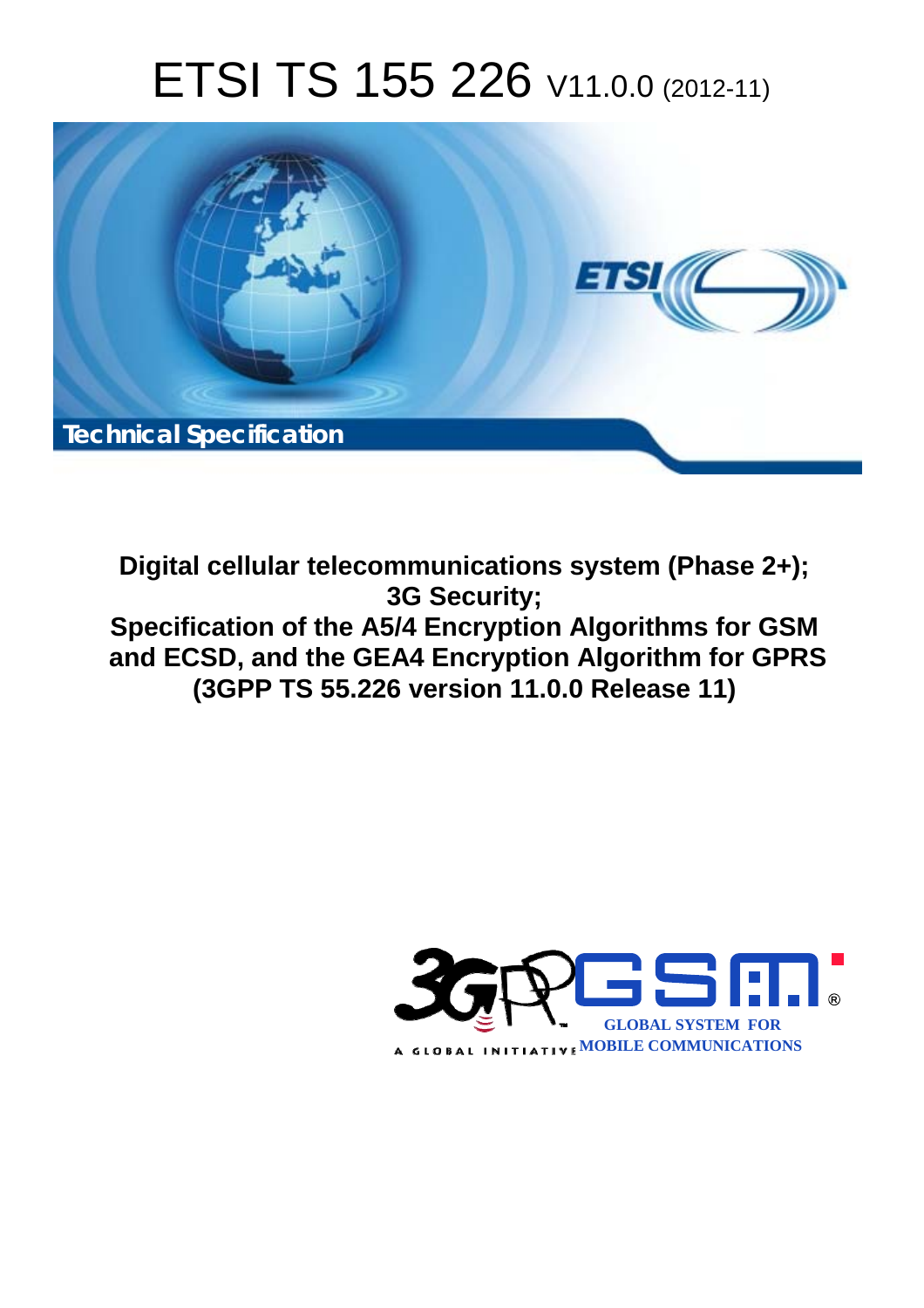Reference RTS/TSGS-0355226vb00

> Keywords GSM,SECURITY

#### *ETSI*

#### 650 Route des Lucioles F-06921 Sophia Antipolis Cedex - FRANCE

Tel.: +33 4 92 94 42 00 Fax: +33 4 93 65 47 16

Siret N° 348 623 562 00017 - NAF 742 C Association à but non lucratif enregistrée à la Sous-Préfecture de Grasse (06) N° 7803/88

#### *Important notice*

Individual copies of the present document can be downloaded from: [http://www.etsi.org](http://www.etsi.org/)

The present document may be made available in more than one electronic version or in print. In any case of existing or perceived difference in contents between such versions, the reference version is the Portable Document Format (PDF). In case of dispute, the reference shall be the printing on ETSI printers of the PDF version kept on a specific network drive within ETSI Secretariat.

Users of the present document should be aware that the document may be subject to revision or change of status. Information on the current status of this and other ETSI documents is available at <http://portal.etsi.org/tb/status/status.asp>

If you find errors in the present document, please send your comment to one of the following services: [http://portal.etsi.org/chaircor/ETSI\\_support.asp](http://portal.etsi.org/chaircor/ETSI_support.asp)

#### *Copyright Notification*

No part may be reproduced except as authorized by written permission. The copyright and the foregoing restriction extend to reproduction in all media.

> © European Telecommunications Standards Institute 2012. All rights reserved.

DECT<sup>™</sup>, PLUGTESTS<sup>™</sup>, UMTS<sup>™</sup> and the ETSI logo are Trade Marks of ETSI registered for the benefit of its Members. **3GPP**TM and **LTE**™ are Trade Marks of ETSI registered for the benefit of its Members and of the 3GPP Organizational Partners.

**GSM**® and the GSM logo are Trade Marks registered and owned by the GSM Association.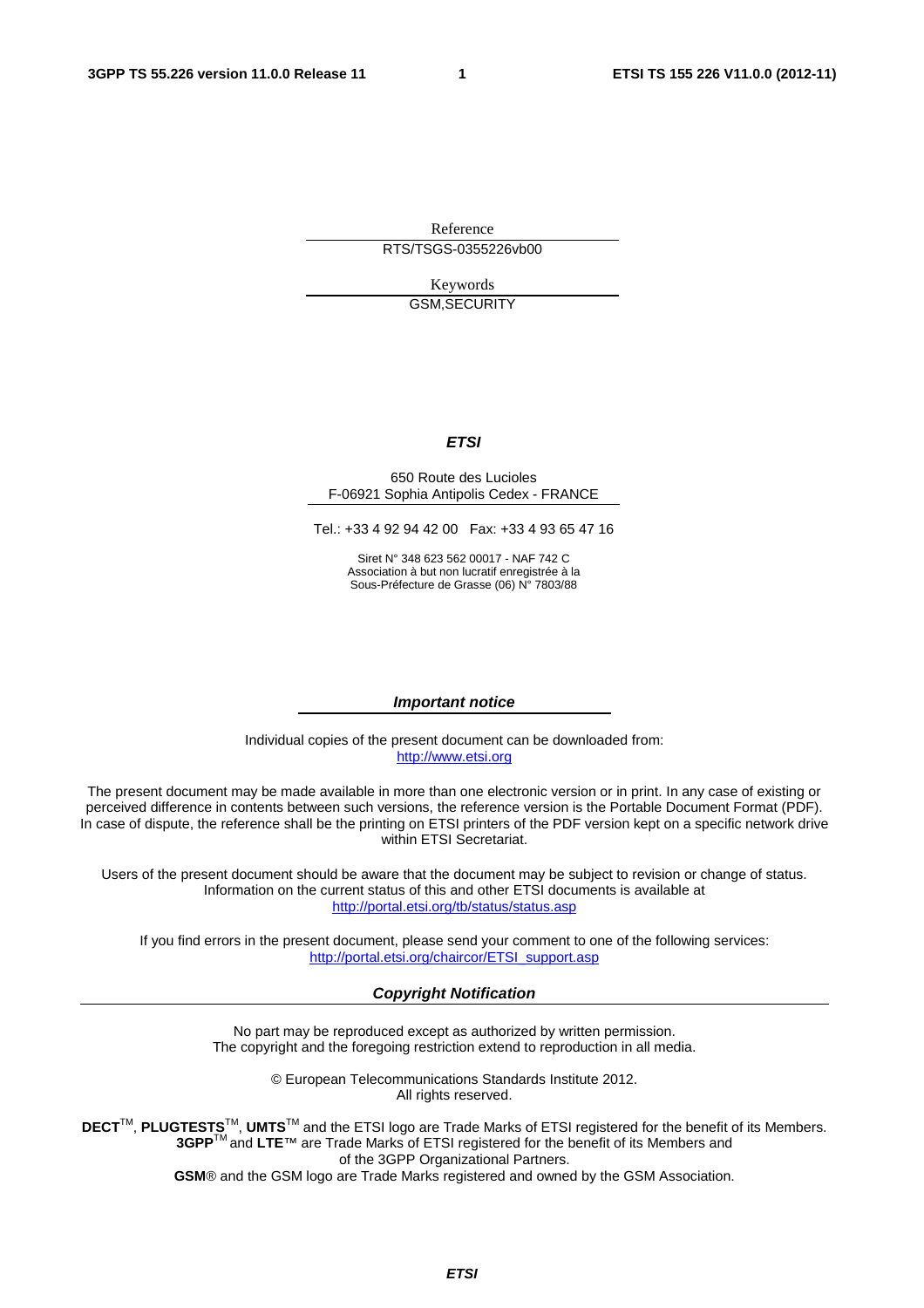### Intellectual Property Rights

IPRs essential or potentially essential to the present document may have been declared to ETSI. The information pertaining to these essential IPRs, if any, is publicly available for **ETSI members and non-members**, and can be found in ETSI SR 000 314: *"Intellectual Property Rights (IPRs); Essential, or potentially Essential, IPRs notified to ETSI in respect of ETSI standards"*, which is available from the ETSI Secretariat. Latest updates are available on the ETSI Web server [\(http://ipr.etsi.org](http://webapp.etsi.org/IPR/home.asp)).

Pursuant to the ETSI IPR Policy, no investigation, including IPR searches, has been carried out by ETSI. No guarantee can be given as to the existence of other IPRs not referenced in ETSI SR 000 314 (or the updates on the ETSI Web server) which are, or may be, or may become, essential to the present document.

### Foreword

This Technical Specification (TS) has been produced by ETSI 3rd Generation Partnership Project (3GPP).

The present document may refer to technical specifications or reports using their 3GPP identities, UMTS identities or GSM identities. These should be interpreted as being references to the corresponding ETSI deliverables.

The cross reference between GSM, UMTS, 3GPP and ETSI identities can be found under [http://webapp.etsi.org/key/queryform.asp.](http://webapp.etsi.org/key/queryform.asp)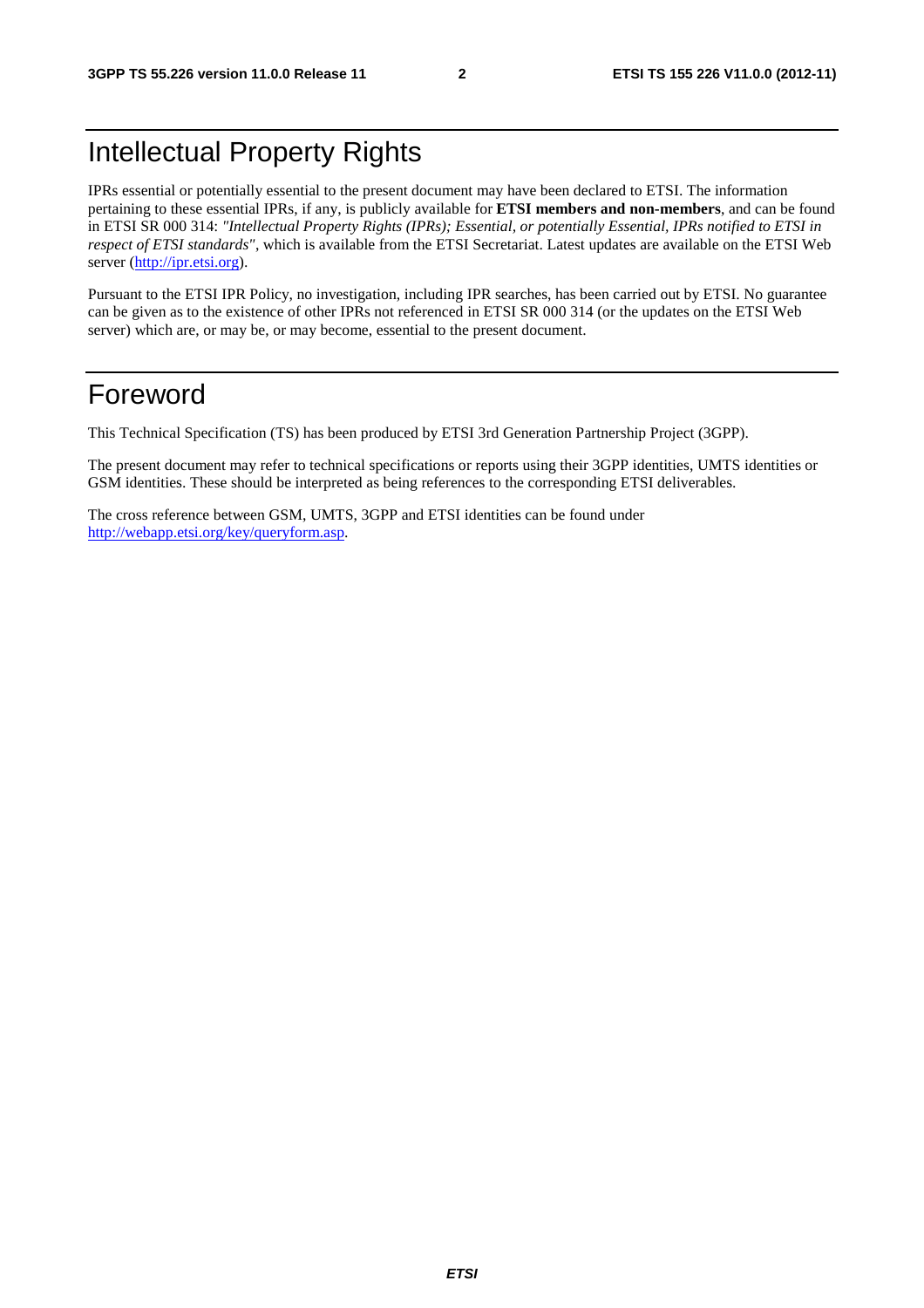# Contents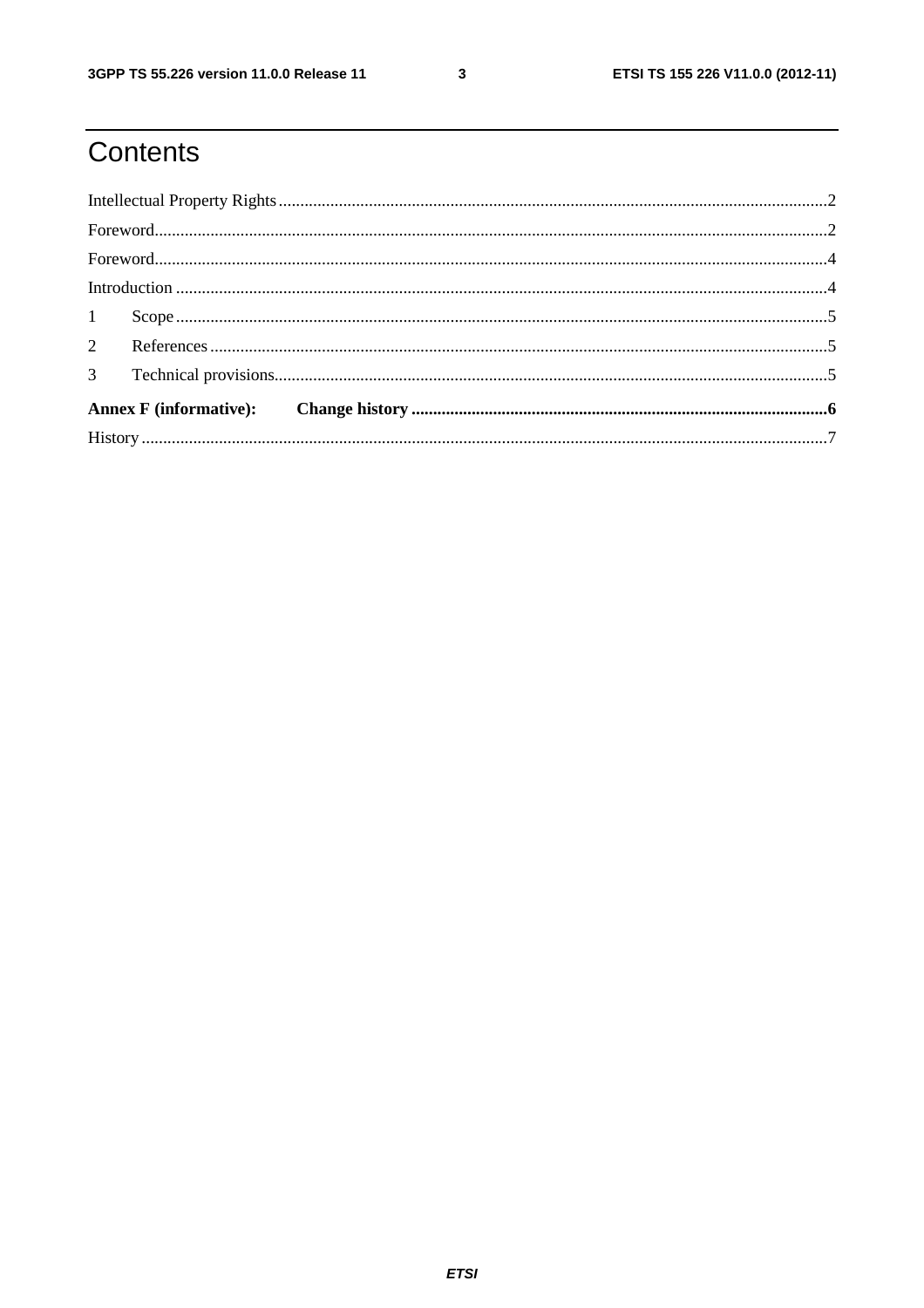#### Foreword

This Technical Specification has been produced by the 3<sup>rd</sup> Generation Partnership Project (3GPP).

The contents of the present document are subject to continuing work within the TSG and may change following formal TSG approval. Should the TSG modify the contents of the present document, it will be re-released by the TSG with an identifying change of release date and an increase in version number as follows:

Version x.y.z

where:

- x the first digit:
	- 1 presented to TSG for information;
	- 2 presented to TSG for approval;
	- 3 or greater indicates TSG approved document under change control.
- y the second digit is incremented for all changes of substance, i.e. technical enhancements, corrections, updates, etc.
- z the third digit is incremented when editorial only changes have been incorporated in the document.

#### Introduction

In this document are specified three ciphering algorithms: A5/4 for GSM, A5/4 for ECSD, and GEA4 for GPRS (including EGPRS). The algorithms are stream ciphers that are used to encrypt/decrypt blocks of data under a confidentiality key KC. Each of these algorithms is based on the KASUMI algorithm that is specified in TS 35.202 [5]. The three algorithms are all very similar. We first define a core keystream generator function KGCORE (clause 4); we then specify each of the three algorithms in turn (clauses 5, 6 and 7) in terms of this core function.

Note that:

- GSM  $A5/4$  is the same algorithms as GSM  $A5/3$  but with KLEN changed from 64 to 128 bits.
- and ECSD A5/4 is the same algorithms as ECSD A5/3 but with KLEN changed from 64 to 128 bits.
- and GEA 4 is the same algorithms as GEA3 but with KLEN changed from 64 to 128 bits.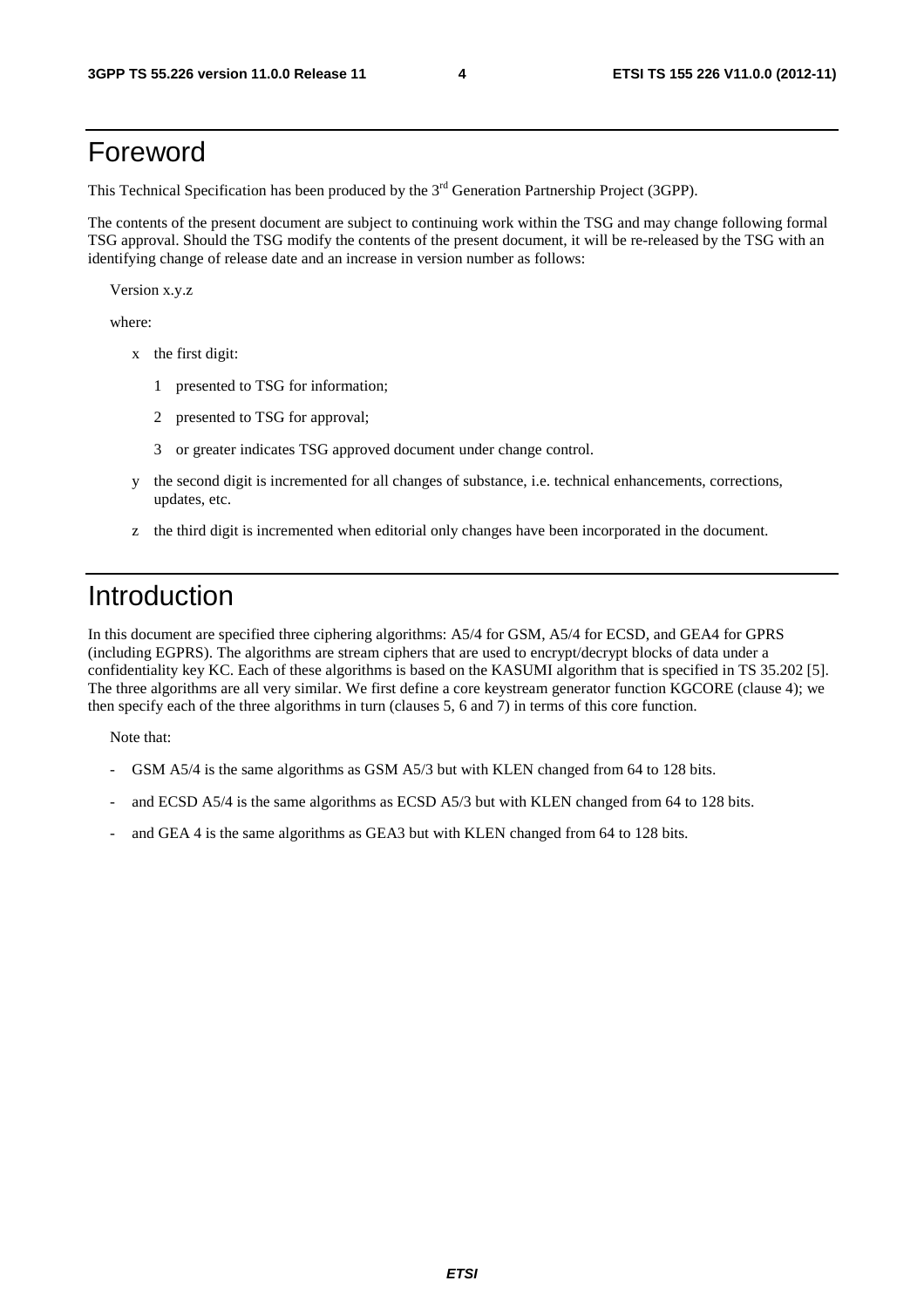#### 1 Scope

This specification of the **A5/4** encryption algorithms for GSM and ECSD, and of the **GEA4** encryption algorithm for GPRS has been derived from TS 55.516 [1]: Specification of the A5/3 Encryption Algorithms for GSM and ECSD, and the **GEA3** Encryption Algorithm for GPRS. The only essential change is the change of external key length input from 64 bits to 128 bits.

This document should be read in conjunction with the entire specification of the **A5/3** and **GEA3** algorithms:

- Specification of the A5/3 Encryption Algorithms for GSM and ECSD, and the GEA3 Encryption Algorithm for GPRS. Document 1: A5/3 and GEA3 Specifications.
- Specification of the A5/3 Encryption Algorithms for GSM and ECSD, and the GEA3 Encryption Algorithm for GPRS. Document 2: Implementors" Test Data.
- Specification of the A5/3 Encryption Algorithms for GSM and ECSD, and the GEA3 Encryption Algorithm for GPRS. Document 3: Design Conformance Test Data.

The normative part of the specification of the block cipher (**KASUMI**) on which the **A5/3**, **A5/4**, **GEA3** and **GEA4** algorithms are based can be found in TS 35.202 [5].

### 2 References

The following documents contain provisions which, through reference in this text, constitute provisions of the present document.

- References are either specific (identified by date of publication, edition number, version number, etc.) or non-specific.
- For a specific reference, subsequent revisions do not apply.
- For a non-specific reference, the latest version applies. In the case of a reference to a 3GPP document (including a GSM document), a non-specific reference implicitly refers to the latest version of that document *in the same Release as the present document*.

[1] to [5] (void)

- [6] 3GPP Task Force Specification: "3G Security; Specification of the A5/4 Encryption Algorithms for GSM and ECSD, and the GEA4 Encryption Algorithm for GPRS", version 9.0.0.
- Note: Reference [6] is available via <http://www.etsi.org/WebSite/OurServices/Algorithms/algorithms.aspx> and is subject to licensing conditions described at this site.

### 3 Technical provisions

The technical provisons of the current document are contained in the 3GPP Task Force Specification [6].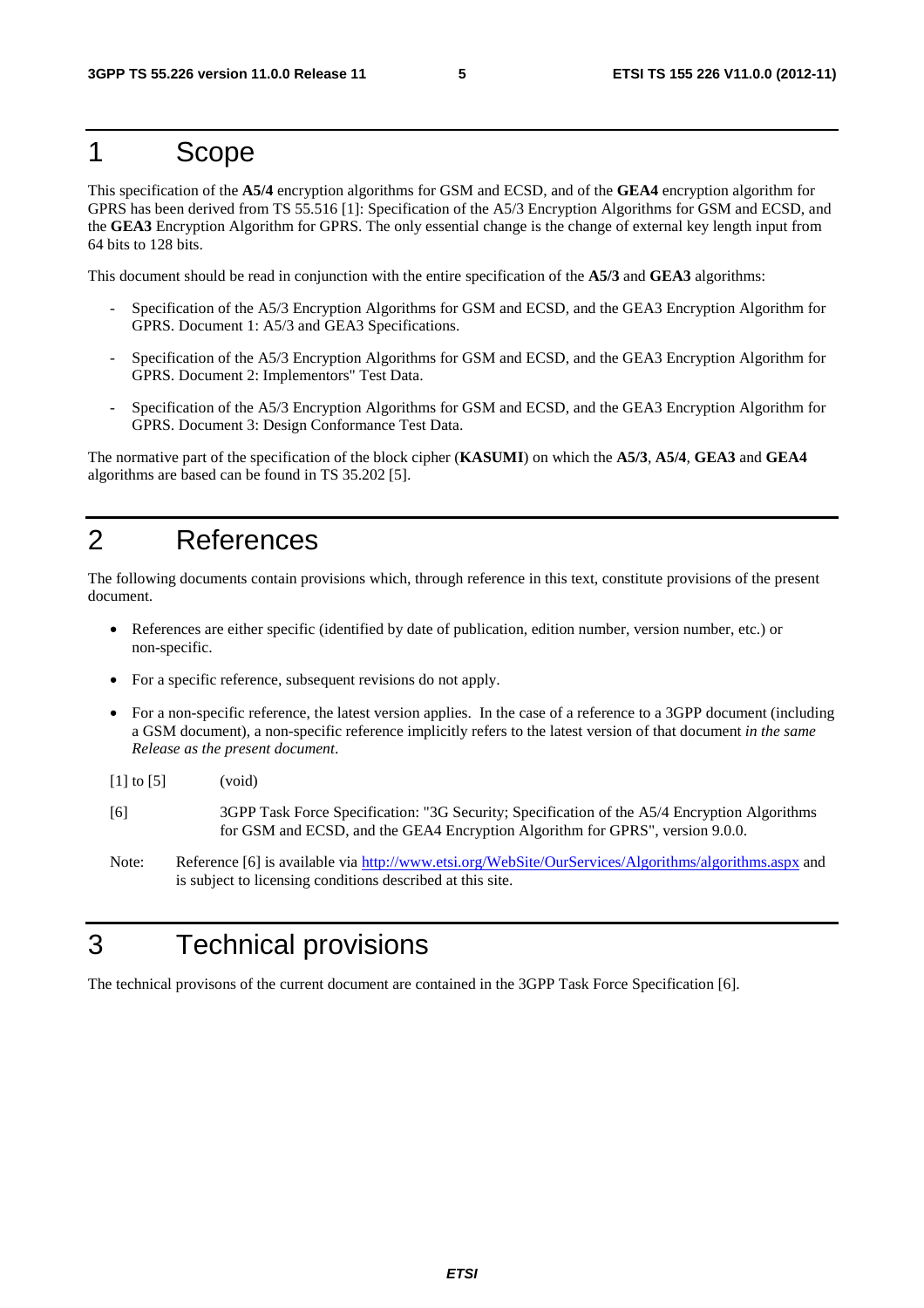## Annex F (informative): Change history

| <b>Change history</b> |       |                         |  |  |                                                  |              |                 |  |  |  |
|-----------------------|-------|-------------------------|--|--|--------------------------------------------------|--------------|-----------------|--|--|--|
| <b>Date</b>           | TSG#  | <b>TSG Doc. CR Rev.</b> |  |  | Subject/Comment                                  | <b>l</b> Old | <b>New</b>      |  |  |  |
| 02-2004               |       |                         |  |  | Draft presented to SA WG3 for agreement          | $- - -$      | 0.1.0           |  |  |  |
| 03-2004               | SA 23 | SP-040170               |  |  | Draft provided to TSG SA for information         | 0.1.0        | 1.0.0           |  |  |  |
| 09-2009               | SA 45 | SP-090647               |  |  | Draft provided to TSG SA for approval            | 1.0.0        | 2.0.0           |  |  |  |
| 09-2009               | SA 45 | SP-090647               |  |  | Approval at SA#45 and placement under CR control | 2.0.0        | 9.0.0           |  |  |  |
| 2011-03               |       |                         |  |  | Update to Rel-10 version (MCC)                   | 9.0.0        | 10.0.0          |  |  |  |
| 2012-09               |       |                         |  |  | Update to Rel-11 version (MCC)                   |              | $10.0.0$ 11.0.0 |  |  |  |